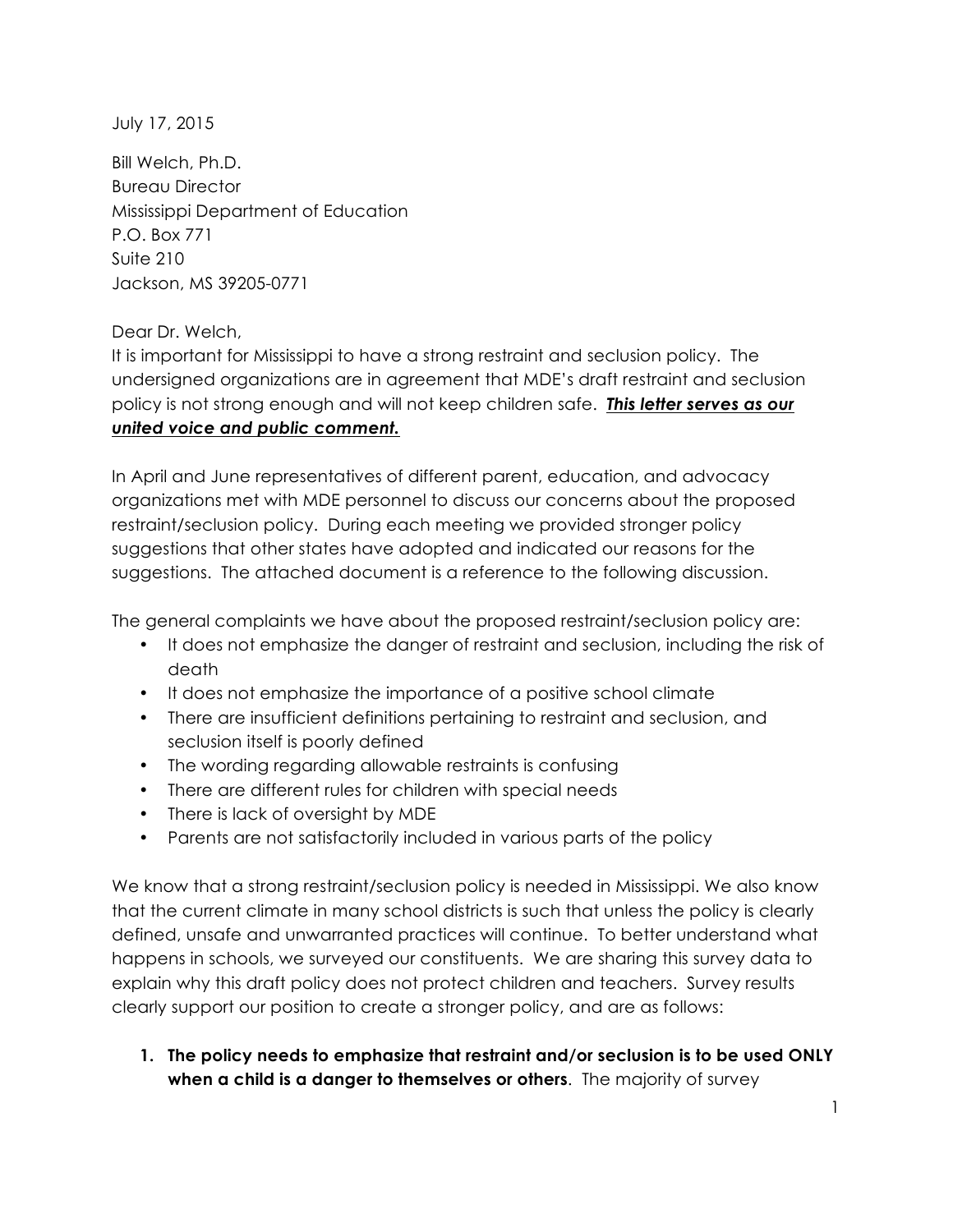respondents indicated the reasons their children had been restrained or secluded were behavior issues or not responding to teacher requests. In only 24.6% of the cases were restraint used for the safety of the child or others and 37.8% of survey respondents indicated their child had been hurt as the result of restraint or seclusion. Clearly there is an ingrained culture of using restraint and seclusion inappropriately.

- **2. The personnel training section is inadequate.** Families' responses indicated that the lack of appropriate training escalated the use of restraint or lead to physical or psychological injury. In the limited instances when parents supported the use of restraint, it was because the staff was using the correct techniques. MDE should provide a list of approved, evidenced-based training programs from which school districts must select. Adequate training in these techniques is more than a three hour workshop. Several parents named one specific person as an inappropriate, dangerous trainer, indicating the quality of the trainers is as important as the training itself.
- **3. The oversight needed to insure that schools and districts are held accountable for the abuse of this policy is missing.** All incidents of restraint and seclusion need to be reported to MDE so that MDE can evaluate the data to determine if there are specific sub-groups of children receiving inappropriate restraint/seclusion. Over and over in our survey, parents are reporting inappropriate use of restraint/seclusion with no consequences to either the school or the district.
- **4. We do not support seclusion.** Many states prohibit the use of seclusion because it is dangerous and does not promote positive behavior. It has also resulted in death for students in other parts of the country. Our survey respondents indicated that children were placed in seclusion for misbehavior (55.6%), not doing what the teacher wanted (50%) and only 11.1% for endangering themselves. Again, this is a clear indication that the culture around use of seclusion is detrimental to children. There are serious problems with seclusion in our state. Rooms with locked doors are being used. Walls are not padded for safety. Children are being injured. Seclusion is used disproportionately with children with special needs.

If seclusion is allowed, seclusion rooms must inspected by MDE to determine the safety of the room itself and to assure the use of the room is not exclusively for children with special needs.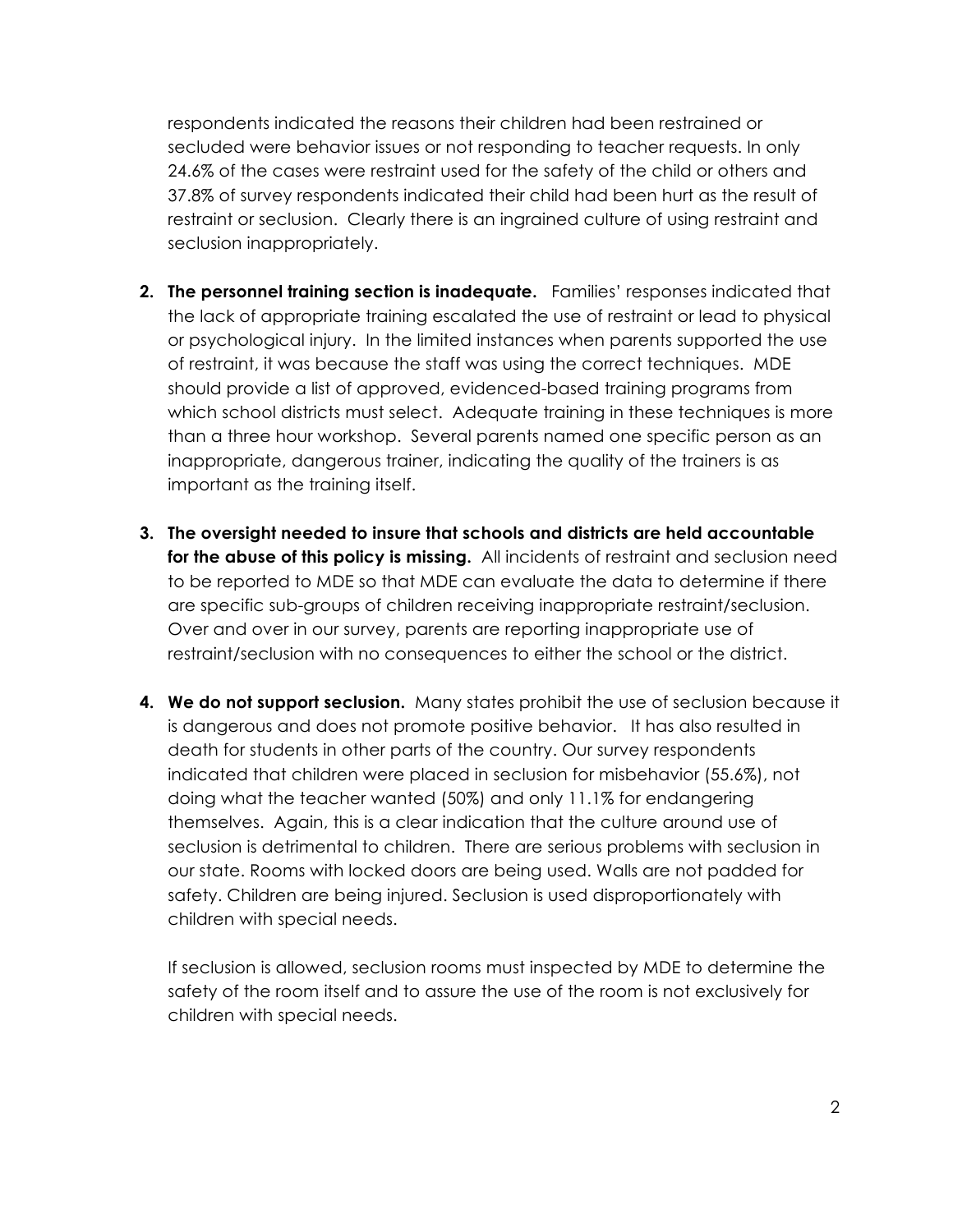The feedback from our constituents indicates that teachers and administrators need training on positive behavior supports. Over 70% of respondents indicated that their children had not been restrained or secluded, yet only 27% reported their children had experienced behavior intervention methods that led to a positive outcome. Avoiding restraint and seclusion is not enough. Optimal academic performance, as well as teacher retention and satisfaction, correlate positive school environments that are supported in policy and practice.

Only one half of the survey respondents had children with special needs, indicating that **all** parents want a policy that protects **all** children. Parents understand that restraint and seclusion are serious interventions to be used only for reasons of danger to the child. We hope you do too. We urge you to strengthen and amend the proposed policy to reflect all of our recommendations. Any policy established by MDE will serve as a model to other child-serving organizations throughout the state; it is critical, therefore, to "get it right the first time." By doing so, you will insure that all students in Mississippi have the opportunity to effectively and safely learn in their schools. You will also protect children from serious psychological harm, serious injury and death.

Thank you for the opportunity to comment on this policy. Transparent and inclusive input from all stakeholders is essential to effective policy development. We request that MDE submit any and all subsequent drafts of its Restraint and Seclusion policy to our coalition for review and comment.

Standing Together, United for ALL of Mississippi's Children

Janice M. Harper, Community Organizer **Nollie Jenkins Family Center, Inc.(NJFC)** (662) 653-0122/0124

Pam Dollar, Executive Director **Coalition for Citizens with Disabilities** (601) 969-0601

Joy Hogge, Ph.D. Executive Director **Families As Allies** (601) 355-0915

Mandy Rogers **Parents United Together** Mom424@aol.com

Nita Rudy, Director of Programs and Training **Parents for Public Schools, National Office** (601) 969-6936 ext. 31